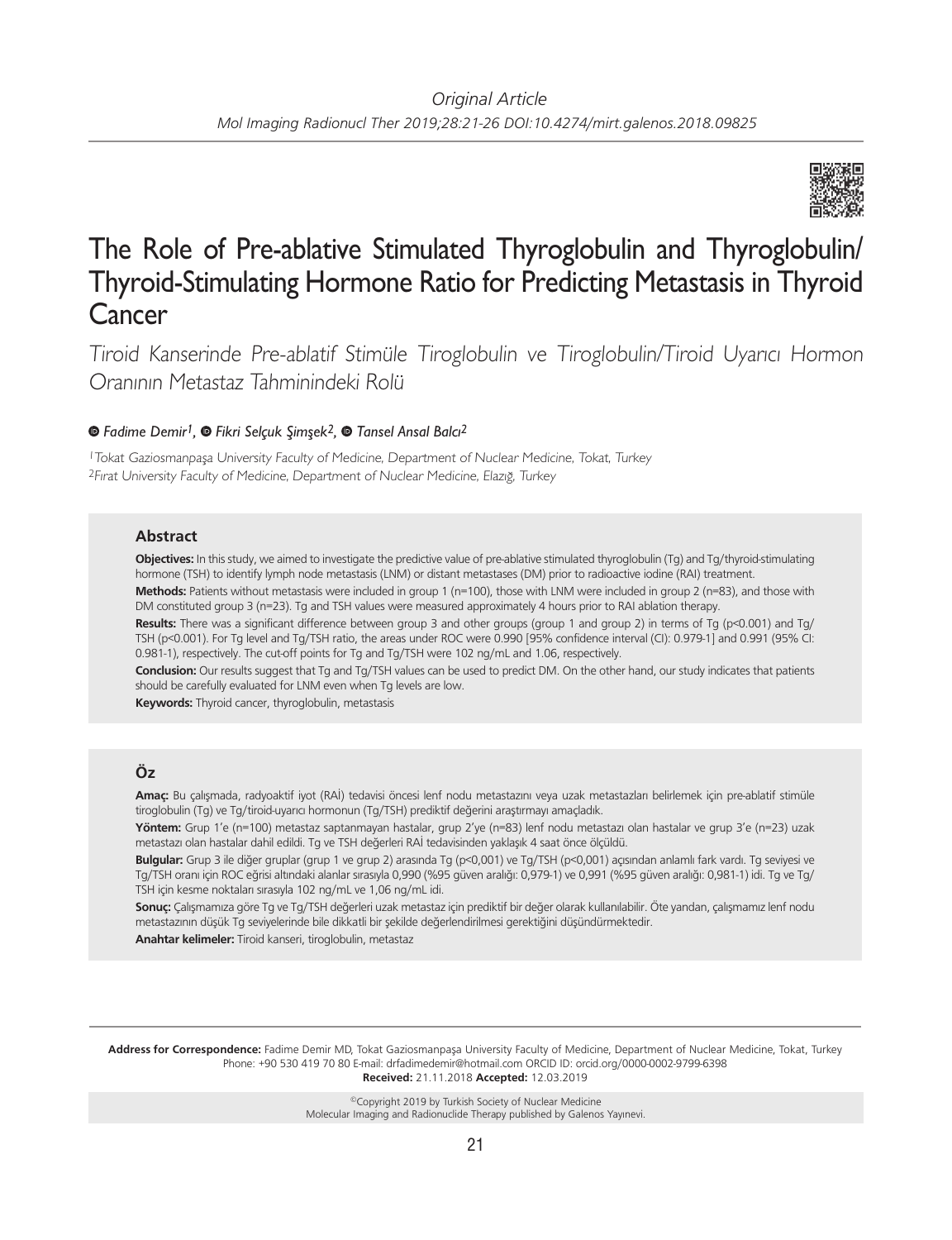# **Introduction**

Thyroid cancer is the most common endocrine malignancy worldwide, with a rapidly inceraseing incidence rate (1). Thyroid carcinomas are classified as differentiated or undifferentiated according to their histologic type. Differentiated thyroid carcinomas (DTC) account >90% of thyroid cancer. The standard treatments for DTC include total thyroidectomy (TT), radioactive iodine (RAI) ablation therapy (patients with a tumor >1 cm in size) and long-term thyroid stimulating hormone (TSH) suppression therapy (2). DTC has a relatively good prognosis with 10‑year survival rates of 92‑98%. Nevertheless, cervical lymph node metastases (LNM) develop in 53% and distant metastases (DM) in 10% of patients (3,4). The RAI dose to administer can be chosen either empirically (100-200 mCi) or by lesional or whole-body dosimetry if available, in order to limit the whole-body retention to 80 mCi at 48 hours and 200 cGy to the bone marrow (5). The most common method is empiric administration in which the radioiodine dose is based primarily on the extent of the tumor. The potential disadvantage of empiric dosing is that individual patients may be under- or over-dosed (6). Presence of LNM and DM are significant determinants for empirical dose planning. LNM or DM can be detected by using clinical evaluation, as well as surgical, radiological and diagnostic iodine-131 (I-131) whole-body scan (WBS) findings. However, it will be more appropriate if diagnostic tools are performed after a risk assessment or clinical suspicion. Thyroglobulin (Tg) is the specific marker of thyroid tissue. Tg levels significantly decrease after surgical removal of thyroid tissue, while Tg levels remain high in case of residual tissue or DM in thyroid cancer (7). Endogenous TSH can stimulate Tg release from the thyroid bed or metastatic tissue. Endogenous TSH induce Tg release from thyroid bed or metastatic tissue. This means that the Tg release is dependent by TSH (8). The aim of this study was to investigate the potential value of pre-ablative stimulated Tg and Tg/TSH to identify LNM or DM prior to RAI treatment.

#### **Materials and Methods**

## **Patients**

Patients treated with RAI for thyroid cancer in Fırat University Hospital between 2012 and 2018 were reviewed in this retrospective analysis. One hundred patients without metastasis were included in group 1, eighty-three patients with lymph node metastasis were included in group 2 and 23 patients with DM were included in group 3. Metastasis was diagnosed by pathologic involvement in whole body RAI scan after treatment, with or without positive findings on other imaging modalities [computed tomography (CT), magnetic resonance (MR), and positron emission tomograph/CT]. Patients with positive anti-Tg antibodies (TgAb) were excluded from the study, since their Tg levels could have been affected. This retrospective analysis has been approved by the Fırat University Research Committee (06.09.2018/14-10).

## **Radioiodine Therapy and Follow-up**

Thyroid hormone replacement was withdrawn for 3-4 weeks prior to RAI treatment, and patients' TSH levels were increased over 30 IU/mL if possible. Patients followed a low-iodine diet for 10 days before I-131 treatment. The doses of radioiodine were determined by performing postop neck ultrasonography (USG) with or without MR, Tc-99m thyroid scan, along with Tg values. For radioiodine ablation, a dose of 3.7 GBq was administered to eliminate thyroid remnants. When lymph node metastases were detected, patients were treated with radioiodine at a dose of 5.55 GBq. If DM was detected, patients were treated with radioiodine at a dose of 7.4 GBq. I-131 WBS was performed 7-8 days after treatment of I-131.

#### **Tg and TSH Measurement**

Tg and TSH were measured approximately 4 hours before RAI administration. Tg levels were determined by chemiluminescence immunoassay (IMMULITE® 2000 XPi Immunoassay System, US/Wales, UK). Measuring ranges were 0.20 to 30000 ng/mL (with 1/100 dilution). TSH levels were determined by chemiluminescence immunoassay (ADVIA Centaur CP Immunoassay System/US) Measuring ranges were 0.010 to 150 µIU/L. TgAb were determined by chemiluminescence microparticle immunoassay (ARCHITECT i2000SR). Measuring ranges were 20 to 1000 IU/mL. Positivity for TgAb was accepted as more than 40 IU/mL, and patients with TgAb levels above 40 IU/mL were excluded from the study.

#### **Statistical Analysis**

Continuous variables are reported as mean ± standard deviation or median values and ranges, while categorical variables are reported as absolute numbers. Between groups, differences were assessed with the Kruskal-Wallis test (and Mann-Whitney U pair-wise comparisons) or the chi-square test (categorical variables). A p value less than 0.05 was considered as significant. Receiver-operating characteristic (ROC) curve analysis was used to define the best cut-off value for serum Tg in terms of showing the presence of metastases. For the established cut-off value, we calculated the sensitivity, specificity, and area under the curve (AUC). All analyses were performed with SPSS Software (version 20.0).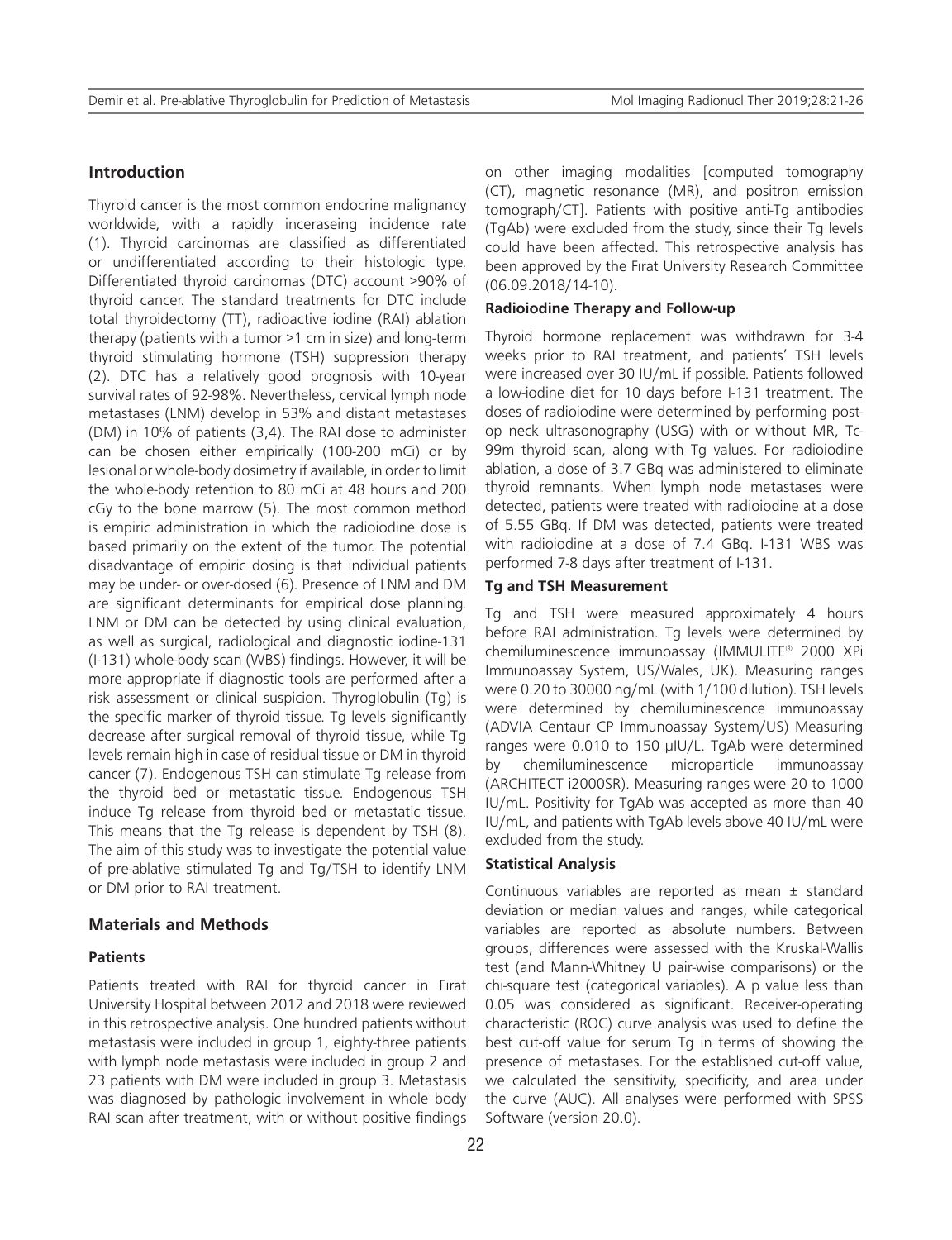# **Results**

Of the 206 patients included in the study, 155 were female and 51 were male. The mean age was 45.88±13.59. Characteristics of study subjects are presented in Table 1.

There was a significant difference between group 3 and other groups (group 1 and group 2) in terms of Tg ( $p$ <0.001) and Tg/TSH ( $p$ <0.001). In group 3, Tg and Tg/ TSH were higher than the other groups. But there was no significant difference between group 1 and group 2 (Figure1). There was also a significant difference in terms of gender (p<0.001) and age (p<0.001) between groups (Table 2). In group 3, the tumor size was significantly lower than group 1 and group 2 ( $p$ <0.001).

The diagnostic accuracy of serum Tg and Tg/TSH was evaluated using ROC analysis. The ROC curve is illustrated in Figure 2. The areas under ROC for Tg level and Tg/TSH ratios were 0.990 [95% confidence interval (CI): 0.979- 1] and 0.991 (95% CI: 0.981-1), respectively. The cut-off

| Table 1. Characteristics of study subjects                                                                                                                                                             |                                                                                               |  |  |  |  |  |  |
|--------------------------------------------------------------------------------------------------------------------------------------------------------------------------------------------------------|-----------------------------------------------------------------------------------------------|--|--|--|--|--|--|
| Age (mean $\pm$ SD)                                                                                                                                                                                    | 45.88±13.59                                                                                   |  |  |  |  |  |  |
| Gender n (%)<br>Male<br>Female                                                                                                                                                                         | 51 (24.8%)<br>155 (75.2%)                                                                     |  |  |  |  |  |  |
| Pathology n (%)<br>Papillary<br>Follicular<br>Hurthle cell<br>Poorly<br>differentiated                                                                                                                 | 180 (87.4%)<br>10 (4.9%)<br>$7(3.4\%)$<br>9(4.4)                                              |  |  |  |  |  |  |
| Tumor size mm<br>(median/min-max)                                                                                                                                                                      | 12 (0.5-100)                                                                                  |  |  |  |  |  |  |
| Metastasis<br>localization<br>Lymph node<br>Cervical<br>Mediastinal<br>Cervical +<br>mediastinal<br>Submental<br>Supraclavicular<br>Distant metastasis<br>Lung<br>Bone<br>Multiple organ<br>metastasis | 63 (76%)<br>10 (12%)<br>5(6%)<br>$1(1.2\%)$<br>$4(4.8\%)$<br>13 (56.5%)<br>7(30.5%)<br>3(13%) |  |  |  |  |  |  |
| Tg (ng/mL)<br>(median/min-max)                                                                                                                                                                         | 7.32 (0.1-30000)                                                                              |  |  |  |  |  |  |
| TSH (IU/mL)<br>(median/min-max)<br>Tg/TSH (median/<br>min-max)                                                                                                                                         | 75 (23-150)<br>$0.093(0.001-41.74)$                                                           |  |  |  |  |  |  |

SD: Standard deviation, Tg: Thyroglobulin, TSH: Thyroid-stimulating hormone, Min: Minimum, Max: Maximum



**Figure 1.** Association of characteristics between groups by Kruskal-Wallis test and Mann-Whitney U pair-wise comparisons: A) Comparison of groups in terms of thyroglobulin (Tg) values. B) Comparison of groups in terms of Tg/thyroid-stimulating hormone (TSH). C) Comparison of groups in terms of TSH. D) Comparison of groups in terms of tumor size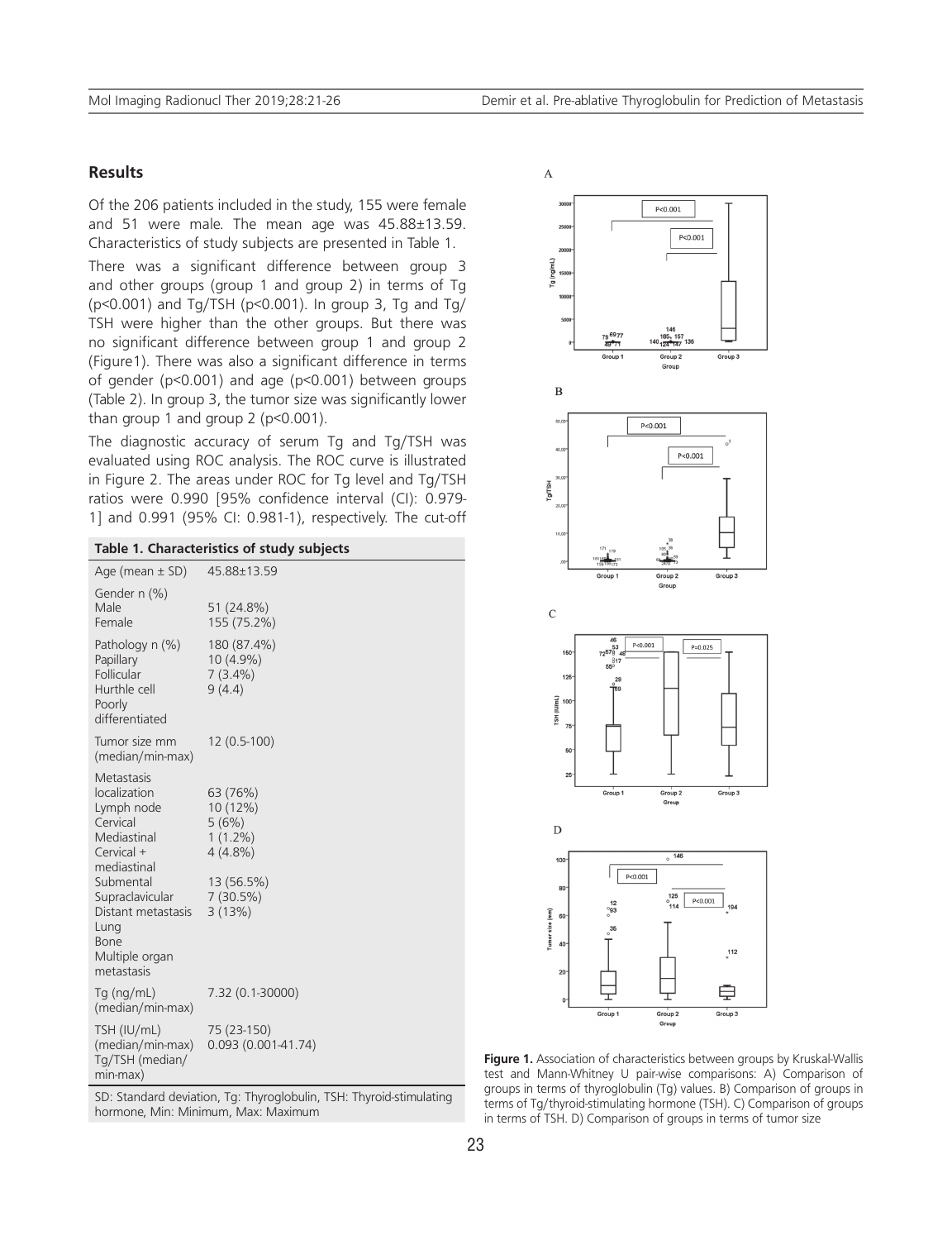point was specified from the ROC curve using the optimal intersection of specificity and sensitivity. Based on the drawn ROC curve, the cut-off point for Tg was at 102 ng/ mL (sensitivity; 100%, specificity; 94.5%) and for Tg/TSH was at 1.06 (sensitivity; 100%, specificity; 92.3%).

# **Discussion**

LNM is known as a risk factor for poor clinical outcome in thyroid carcinoma. Decreased survival and increased mortality rates have been demonstrated among patients with DTC with lymph node metastasis (9). 10-15% of patients with DTC present with or subsequently develop DM. In these patients, the 10-year disease-specific survival rate drops to 40% (10). Early detection and treatment have been found to have a substantial effect on the survival rate of patients with DTC (11). Detection of metastasis of DTC

|  |  |  |  | Table 2. Comparison of characteristics between groups |  |  |
|--|--|--|--|-------------------------------------------------------|--|--|
|--|--|--|--|-------------------------------------------------------|--|--|

| <b>Characteristics</b>                                          | Group 1<br>$(n=100)$ | Group 2<br>$(n=83)$      | Group 3<br>$(n=23)$      | р                       |
|-----------------------------------------------------------------|----------------------|--------------------------|--------------------------|-------------------------|
| <40 years<br>$\geq 40$ years                                    | 35 (35%)<br>65 (65%) | 34 (41%)<br>49 (59%)     | 3(%13)<br>20 (87%)       | $0.046*$                |
| Gender<br>Female<br>Male                                        | 87 (87%)<br>13 (13%) | 55 (66.3%)<br>28 (33.7%) | 13 (56.5%)<br>10 (43.5%) | $< 0.001$ <sup>**</sup> |
| $*_{-2}$ $\cap$ $\cap$ $\Gamma$ $*_{-2}$ $\cap$ $\cap$ $\cap$ 1 |                      |                          |                          |                         |

\* p<0.05, \*\*p<0.001

 $\mathsf{A}$ 

patients is important for better treatment planning. USG, chest radiography, CT, MR and diagnostic WBS are imaging modalities used for LNM and DM diagnosis. Nevertheless, sometimes it may not be visualized on these imaging techniques (11) and the metastasis can only be detected in WBS after treatment.

Tg is the specific marker of thyroid tissue. Tg levels significantly decrease after surgical removal of thyroid tissue, while Tg levels remain high in case of residual tissue or DM in thyroid cancer (7). Therefore Tg is a tumor marker for therapy monitoring and a significant parameter used in the follow-up of subjects with DTC. Excluding thyroid cell damage, two factors determine Tg concentration in most clinical situations. These factors are thyroid cell mass and activation of TSH receptors (12). TSH secretion induced by LT4 withdrawal increases the sensitivity of Tg measurement in terms of neoplastic tissue detection (13). Since TSH values of pre-ablative patients may be different, Tg values may also be affected accordingly. For this reason, in our study, we included Tg/TSH ratio in our study parameters in addition to Tg to investigate the predictive value for metastasis in patients with DTC.

According to the results of our study; there was a significant difference between the group without metastasis and with DM in terms of both Tg and Tg/TSH values. ROC analysis of Tg and Tg/TSH also showed good accuracy (0.990 and



B

**Figure 2.** Receiving operator characteristic (ROC) curve for thyroglobulin (Tg) and Tg/thyroid-stimulating hormone (TSH) to detect distant metastatic differentiated thyroid carcinoma. A) ROC curve for Tg level. B) ROC curve for Tg/TSH ratio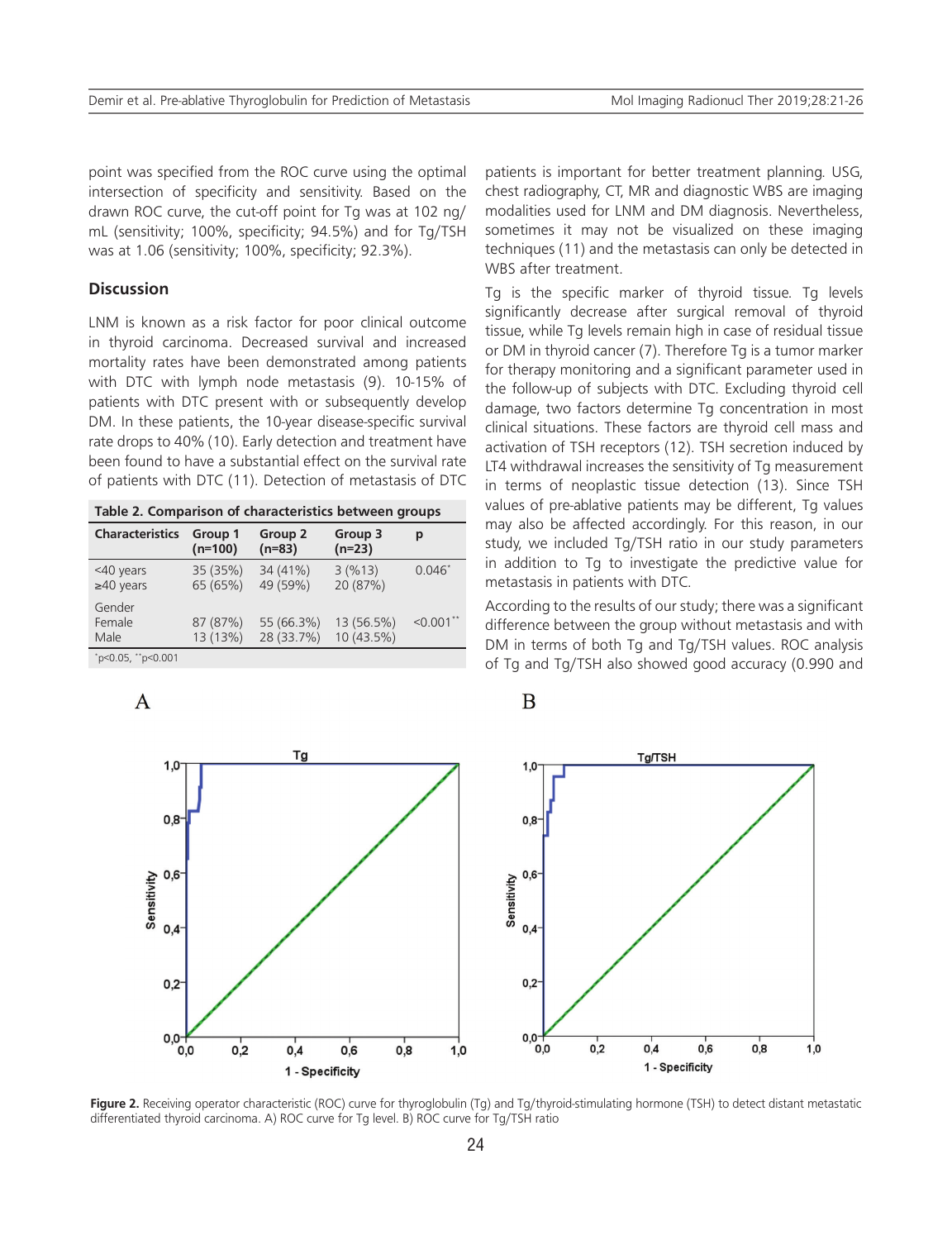0.991) as diagnostic markers for DM. In a similar study by Lin et al. (14), they reported that both Tg and Tg/TSH ratios could be considered predictors of DTC DM after TT prior to the first I-131 ablative therapy. Area under the ROC curve for Tg concentrations and Tg/TSH ratios were 0.913 and 0.916, respectively, in this study.

In a study which investigates the value of pre-ablation stimulated Tg in predicting DM of papillary thyroid cancer (15), it was reported that area under the ROC curve for Tg levels was 0.893 and the cut-off value of Tg was 52.75 μg/L with a sensitivity of 78.90% and specificity of 91.70%. In our study, we found that the areas under ROC for Tg level was 0.990, the cut-off point for Tg was at 102 ng/mL. We think that this difference in Tg cut-off may be related to the Tg measurement method.

In an analysis of Tg doubling time (Tg-DT), which is the time required to double the amount of Tg, Rössing et al. (16) have suggested that Tg-DT is not a single predictor of progressive disease but that it creates significant differences in the survival of patients with high tumor burden in patients with progressive DTC. They reported that there is a significant difference in survival rates patients with Tg levels greater than 100 ng/mL and with Tg levels lower than 100 ng/mL. This result suggested that one of the reasons for the difference in survival rate detected in their study might be DM. Zhao et al. (17) suggested that pre-ablative Tg levels may be affected by TSH and residual tissue after surgery, therefore, the difference between serial Tg measurements (at an average 8-day interval) could be a better marker of DM. The area under the ROC curve for ΔTg (ΔTg <0, ΔTg >0) and ΔTg/ΔTSH (ΔTg/ΔTSH <0, ΔTg/ ΔTSH >0) parameters in their study was 0.907, 0.856 and 0.911, 0.905, respectively. Based on the drawn ROC curve, the cut-off point for  $\Delta Tg$  was at -6.55–3.90 ng/mL and for  $\Delta$ Tg/ $\Delta$ TSH was at -0.40–0.41 ng/μIU.

In our study, there was no significant difference between patients with lymph node metastasis and those without metastasis in terms of Tg and Tg/TSH values. This result suggests that these parameters could not be used to predict LNM. In the literature, the group of patients with metastasis are classified as those with combined lymph node and DM or with DM alone. To the best of our knowledge, there aren't any studies comparing patients with and without lymph node metastases in terms of postoperative stimulated Tg values. Ronga et al. (18) reported that the mean Tg value was not significantly different between those with lymph node metastases and those with DM. In our study, both Tg and Tg/TSH values were significantly different between these two groups.

## **Conclusion**

In conclusion, our results suggest that preablative Tg and Tg/TSH values can be used to estimate DM. On the other hand, these values do not contribute significantly to the estimation of lymph node metastasis; therefore, we think that patients should be evaluated carefully for LNM even if their Tg levels are low.

## **Ethics**

**Ethics Committee Approval:** This retrospective analysis has been approved by the Fırat University Research Committee (06.09.2018/14-10).

**Informed Consent:** Retrospective study.

**Peer-review:** Externally and internally peer-reviewed.

#### **Authorship Contributions**

Surgical and Medical Practices: F.D., F.S.S., T.A.B., Concept: F.D., F.S.Ş., T.A.B., Design: F.D., F.S.Ş., T.A.B., Data Collection or Processing: F.D., F.S.Ş., T.A.B., Analysis or Interpretation: F.D., F.S.Ş., T.A.B., Literature Search: F.D., F.S.Ş., T.A.B., Writing: F.D., F.S.Ş., T.A.B.

**Conflict of Interest:** No conflict of interest was declared by the authors.

**Financial Disclosure:** The authors declared that this study received no financial support.

## **References**

- 1. Siegel RL, Miller KD, Jemal A. Cancer statistics, 2016. CA Cancer J Clin 2016;66:7-34.
- 2. McLeod DS, Sawka AM, Cooper DS. Controversies in primary treatment of low-risk papillary thyroid cancer. Lancet 2013;381:1046- 1057.
- 3. Mitchell AL, Gandhi A, Scott-Coombes D, Perros P. Management of thyroid cancer: United kingdom national multidisciplinary guidelines. Laryngol Otol 2016;130:S150-S160.
- 4. Durante C, Haddy N, Baudin E, Leboulleux S, Hartl D, Travagli JP, Caillou B, Ricard M, Lumbroso JD, De Vathaire F, Schlumberger M. Long-Term Outcome of 444 Patients with Distant Metastases from Papillary and Follicular Thyroid Carcinoma: Benefits and Limits of Radioiodine Therapy. J Clin Endocrinol Metab 2006;91:2892-2899.
- 5. Haugen BR, Alexander EK, Bible KC, Doherty GM, Mandel SJ, Nikiforov YE, Pacini F Randolph GW, Sawka AM, Schlumberger M, Schuff KG, Sherman SI, Sosa JA, Steward DL, Tuttle RM, Wartofsky L. 2015 American Thyroid Association Management Guidelines for Adult Patients with Thyroid Nodules and Differentiated Thyroid Cancer: The American Thyroid Association Guidelines Task Force on Thyroid Nodules and Differentiated Thyroid Cancer. Thyroid 2016;26:1-133.
- 6. Amdur RJ, Dan T, Mazzaferri E. Absence of Bone Marrow Toxicity in Elderly Patients Treated With Recombinant Human Thyroidstimulating Hormone and Empirically Dosed Radioiodine for Thyroid Cancer. Am J Clin Oncol 2013;36:348-353.
- Tian JJ, Tao R, Shen YF, Xia SY, Li C. Correlation of serum thyroglobulin and anti-thyroglobulin antibody levels with pulmonary metastasis and bone metastasis in patients with thyroid cancer. Journal of Hainan Medical University 2017;23:101-104.
- 8. Spencer CA, Lopresti JS, Fatemi S, Nicoloff JT. Detection of